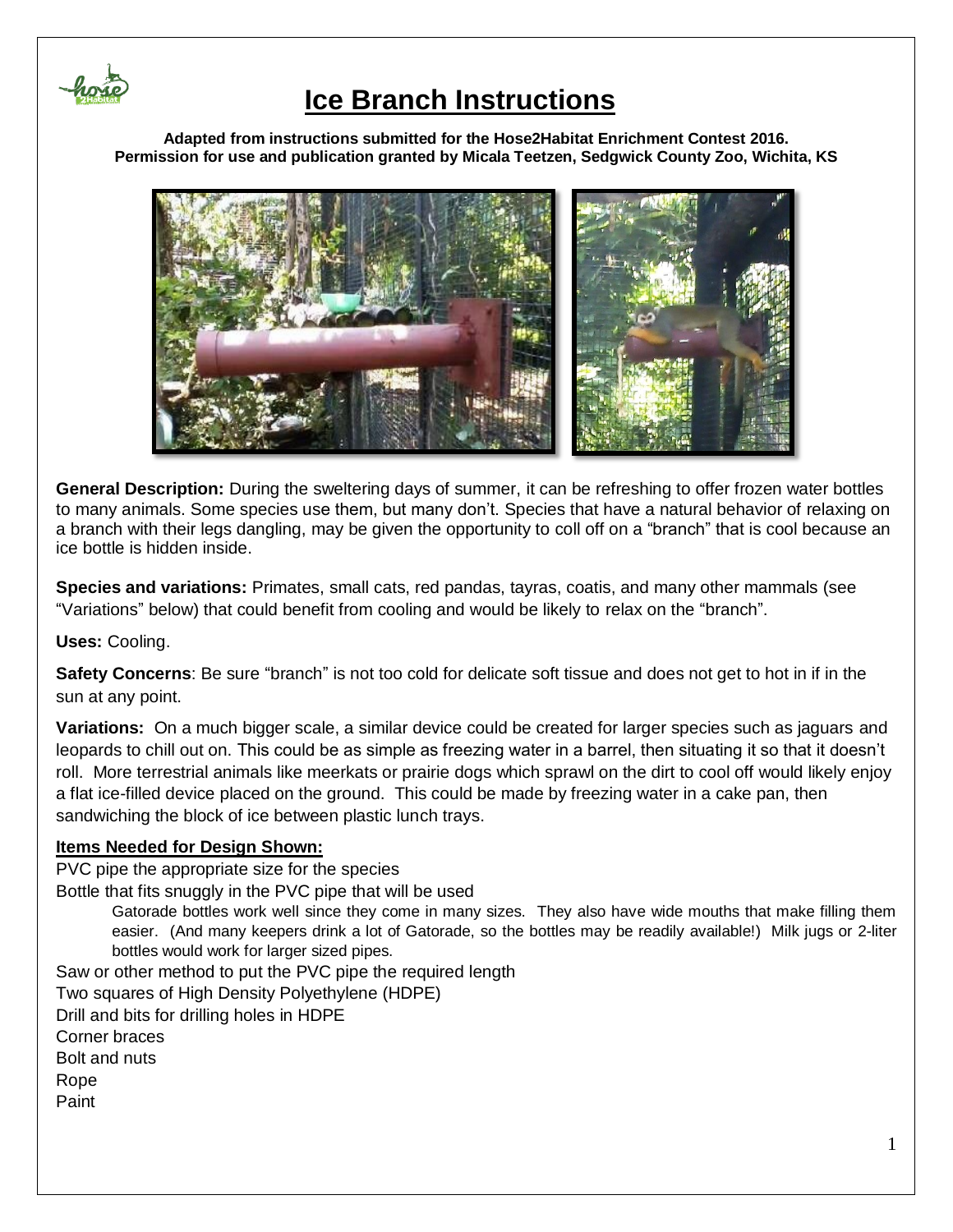

# **Ice Branch Instructions**

**Adapted from instructions submitted for the Hose2Habitat Enrichment Contest 2016. Permission for use and publication granted by Micala Teetzen, Sedgwick County Zoo, Wichita, KS**

### **Instructions**

**STEP 1.** Pick a diameter of PVC appropriate for the species. Try different sizes of water bottles until you find a combination with a snug fit.

**STEP 2.** Cut the pipe to the length to accommodate one (or more, placed end to end) frozen water bottle(s).

**STEP 3.** Mount the pipe to a square of High Density Polyethylene (HDPE) using corner braces as shown below. The bolts stick through to the visible side because they need to be flush on the other side.

**STEP 4.** Drill holes through each corner of the HDPE square for mounting it to the fence.

**STEP 5.** Drill matching holes through a second HDPE square of the same size. The second square is placed on the other side of the mesh and bolts are used to secure the two pieces together. If access to the back side of the mesh is impractical, links or clips could also be used to attach it to the mesh from the front side only.

**STEP 6.** Drill a hole in the center of the PVC end cap.

**STEP 7.** If desired, paint the device brown, green, or another "natural" color. Make sure to paint it with the cap in place on the pipe. Paint on the end of the pipe could make the fit too snug to be able to remove the cap easily.